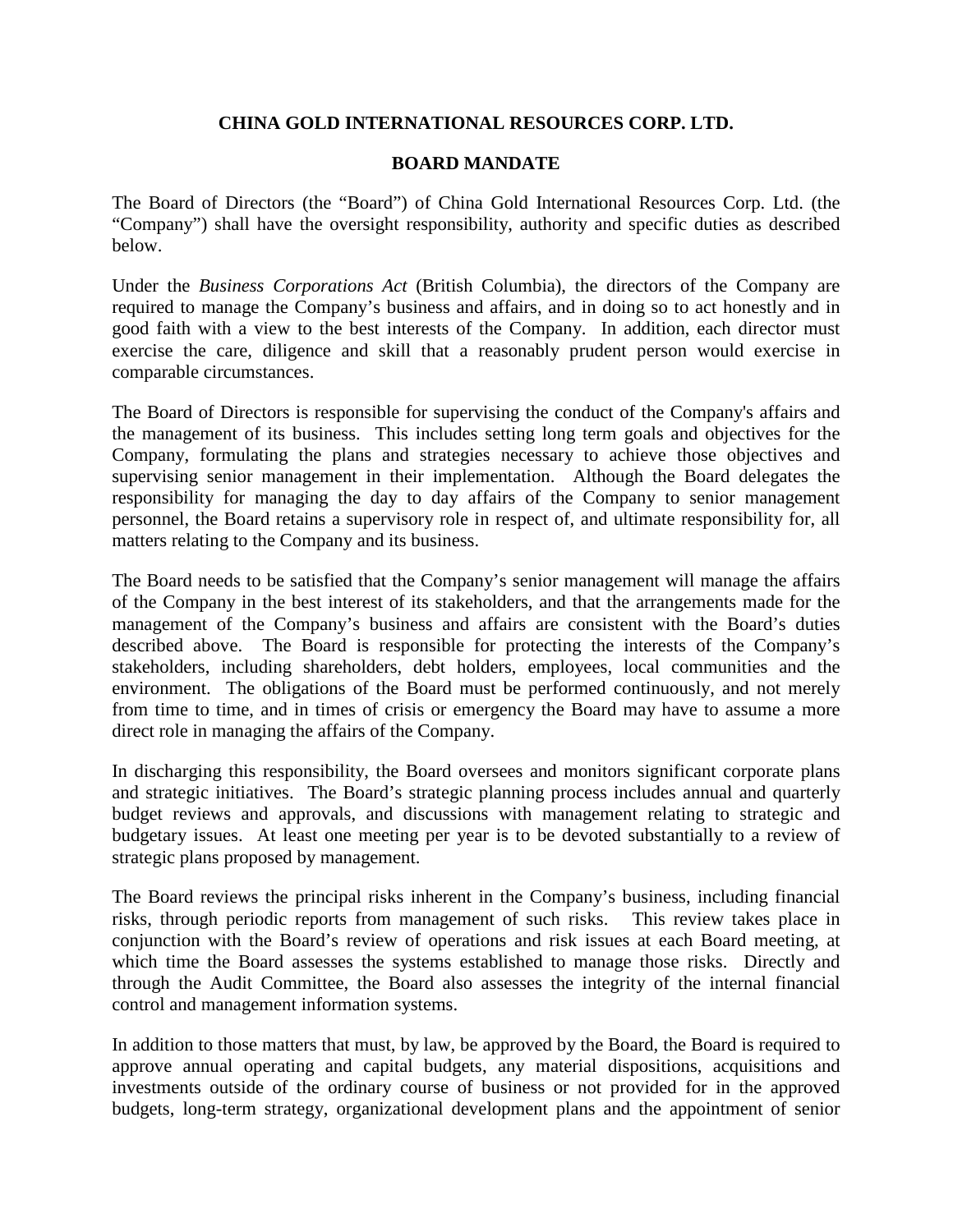executive officers. Management is authorized to act, without Board approval, on all ordinary course matters relating to the Company's business.

The Board also expects management to provide the directors on a timely basis with information concerning the business and affairs of the Company, including financial and operating information and information concerning industry developments as they occur, all with a view to enabling the Board to discharge its stewardship obligations effectively. The Board expects management to efficiently implement its strategic plans for the Company, to keep the Board fully apprised of its progress in doing so and to be fully accountable to the Board in respect to all matters for which it has been assigned responsibility.

The Board has instructed management to maintain procedures to monitor and promptly address shareholder concerns and has directed and will continue to direct management to apprise the Board of any major concerns expressed by shareholders.

Each Committee of the Board is empowered to engage external advisors as it sees fit. Any individual director is entitled to engage an outsider advisor at the expense of the Company provided such director has obtained the approval of the Nominating and Corporate Governance Committee to do so.

The roles of Chairman, Chief Executive Officer and Lead Director (if any) will be as set forth in position statements as may be established by the Board from time to time.

This Mandate will be reviewed periodically by the Board of Directors of the Company and supplemented as required from time to time.

# **The Roles of the Board of Directors**

The Board fulfills its mandate through direct oversight, setting policy, appointing committees and appointing management. Specific responsibilities include the following:

- 1. Approving the issuance of any securities of the Company.
- 2. Approving the incurrence of any debt by the Company outside the ordinary course of business.
- 3. Reviewing and approving the annual and quarterly capital and operating budgets.
- 4. Reviewing and approving major deviations from the capital and operating budgets.
- 5. Approving the annual financial statements and quarterly financial statements, including the Management Discussion & Analysis, information circulars, annual information forms, annual reports, offering memorandums and prospectuses.
- 6. Approving material investments, dispositions and joint ventures, and approving any other major initiatives outside the scope of approved budgets.
- 7. Reviewing and approving the Company's strategic plans, adopting a strategic planning process and monitoring the Company's performance.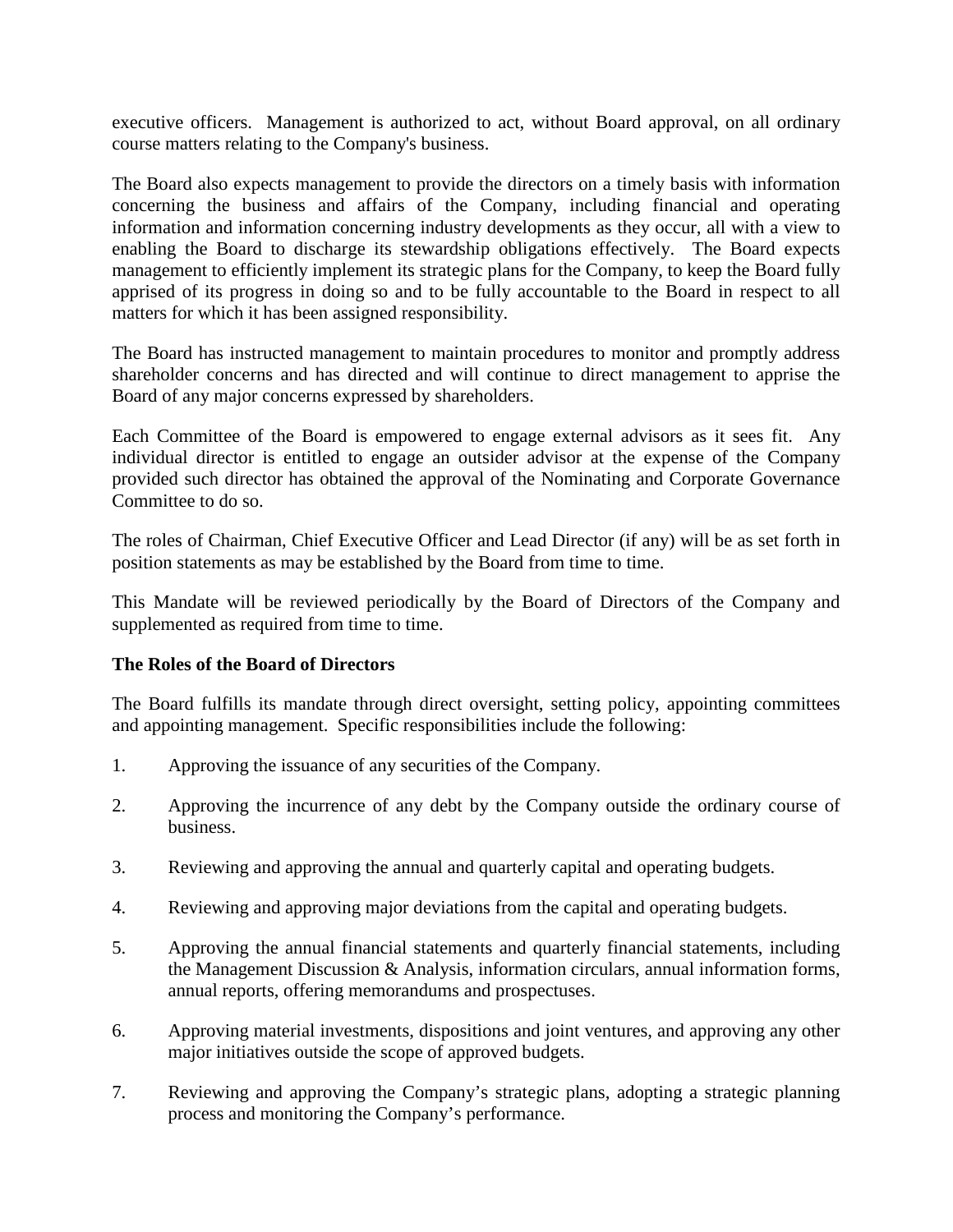- 8. Overseeing the Company's identification, evaluation and management of environmental, social and governance issues relating to the Company.
- 9. Reviewing and approving the Company's incentive compensation plans.
- 10. Determining the composition, structure, processes, and characteristics of the Board and the terms of reference of committees of the Board, and establishing a process for monitoring the Board and its directors on an ongoing basis.
- 11. Appointing a Nominating and Corporate Governance Committee, an Audit Committee, a Compensation and Benefits Committee and other Board Committees and delegating to any such committees powers of the Board as appropriate and legally permissible.
- 12. Nominating the candidates for the Board to the shareholders, based on recommendations from the Nominating and Corporate Governance Committee.
- 13. Ensuring an appropriate orientation and education program for new directors is provided.
- 14. Determining whether individual directors meet the requirements for independence under applicable regulatory requirements.
- 15. Monitoring the ethical conduct of the Company and ensuring that it complies with applicable legal and regulatory requirements.
- 16. Ensuring that the directors that are independent of management have the opportunity to meet regularly.
- 17. Reviewing this Mandate and other Board policies and terms of reference for Committees in place from time to time and propose modifications as applicable.
- 18. Appointing and monitoring the performance of senior management, formulating succession plans for senior management and, with the advice of the Compensation and Benefits Committee, approving the compensation of senior management.
- 19. Ensuring policies and processes are in place for identifying principal business risks and opportunities for the Company, addressing the extent to which such risks are acceptable to the Company, and ensuring that appropriate systems are in place to manage risks.
- 20. Ensuring policies and processes are in place to ensure the integrity of the Company's internal control, financial reporting and management information systems.
- 21. Ensuring appropriate policies and processes are in place to ensure the Company's compliance with applicable laws and regulations, including timely disclosure of relevant corporate information and regulatory reporting.
- 22. Ensuring appropriate policies and processes are in place to enable the Board to properly review the Company's management of material environmental, social and governance issues, including compliance with applicable regulatory reporting requirements.
- 23. Exercising direct control during periods of crisis.